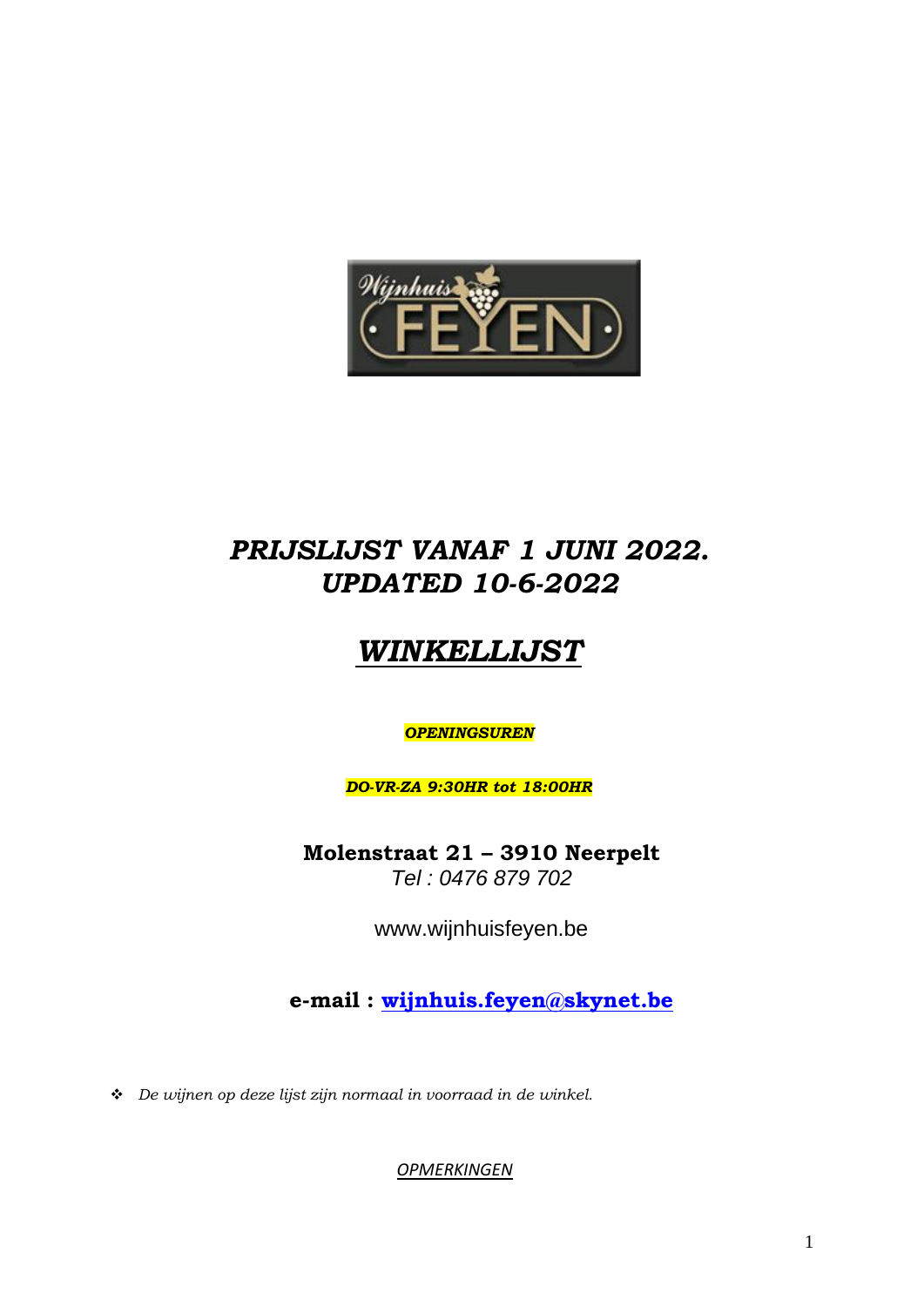### *Alle flessen hebben een inhoud van 75cl tenzij anders vermeld. De wijnen op deze lijst zijn allen te verkrijgen in de winkel tenzij anders aangeduid of uitgeput. Tevens zijn de jaargangen veranderlijk.*

### **DE WIJNEN**

**Code Beschrijving Beschrijving Prijs** /fles

#### **ARGENTINIE**

| AR01             | LLAMA MALBEC 2016 BELASCO DE BAQUEDANO       | € 16.20 |
|------------------|----------------------------------------------|---------|
| <b>AR02</b>      | MONCAGUA MALBEC 2018 BELASCO DE BAQUEDANO    | € 12.20 |
| AR <sub>03</sub> | AR GUENTOTA MALBEC 2018 BELASCO DE BAQUEDANO | € 29.30 |

#### **AUSTRALIË**

| AU01 | BLASS RESERVE ROOD                      | € 10.70 |
|------|-----------------------------------------|---------|
| AU02 | WOLF BLASS YELLOW LABEL SHIRAZ 2019     | € 15.80 |
| AU03 | MATHILDA SHIRAZ TOURNON                 | € 17.00 |
| AU04 | MATHILDA VIOGNIER-MARSANNE 2017 TOURNON | € 17.00 |

#### **CANADA**

| CAN01 | VIDAL ICE WINE JACKSON TRIGGS 375ML | 39,90 |
|-------|-------------------------------------|-------|
|       |                                     |       |

#### **CHILI**

| CHO1             | DUETTE CABERNET SAUVIGNON- CARMENERE 2015 VINA<br>INDOMITA | € 18,30 |
|------------------|------------------------------------------------------------|---------|
| CH <sub>02</sub> | GRAN RESERVA CARMENERE VINA INDOMITA                       | € 12,60 |
| CHO <sub>3</sub> | GRAN RESERVA CHARDONNAY 2017 INDOMITA                      | € 12.10 |
| CHO4             | CARMENERE DEL BOSCO 2017                                   | € 13,20 |

#### **FRANKRIJK BORDEAUX + BERGERAC**

| FRBOR01 | 100 PUR SANG CHATEAU LES DONATS 2015               | € 26,90   |
|---------|----------------------------------------------------|-----------|
| FRBOR02 | CHATEAU FERET-LAMBERT 2016 BORDEAUX SUPERIEURE     | € 19,60   |
| FRBOR03 | CHATFAU JANOY BFLLFVUF                             | €9.90     |
| FRBOR04 | CHATEAU LA BONELLE ST EMILION GRAND CRU 2015       | € 25,30   |
| FRBOR05 | CHATEAU LA BRIDANE 2015 ST JULIEN                  | € 32,40   |
| FRBOR06 | CHATEAU LA CROIX BONELLE ST EMILION 2016           | € $15.90$ |
| FRBOR07 | CHATEAU SEMONLON HAUT-MEDOC                        | € 15.60   |
| FRBOR08 | CHT BEAU SITE ST ESTEPHE 2015                      | € 27,30   |
| FRBOR09 | CHT LA FAURIE MAISON NEUVE 2018 LALANDE POMEROL    | € 25.10   |
| FRBOR10 | CHT LANBERSAC PUISSEGUIN-ST EMILION 2015           | € 13.30   |
| FRBOR11 | DOMAINE DE GRAND MAISON 2014 GRAVES PESSAC-LEOGNAN | € 24,70   |
| FRBOR12 | DOMAINE ZEDE DE LABEGORCE MARGAUX 2018             | € 28,20   |
| FRBOR13 | POMEROL BALLADE DE LA POINTE 2016                  | € 40,50   |
| FRBOR14 | PRELUDE DE FOMBRAUGE 2016 ST EMILION GRAND CRU     | € 28,80   |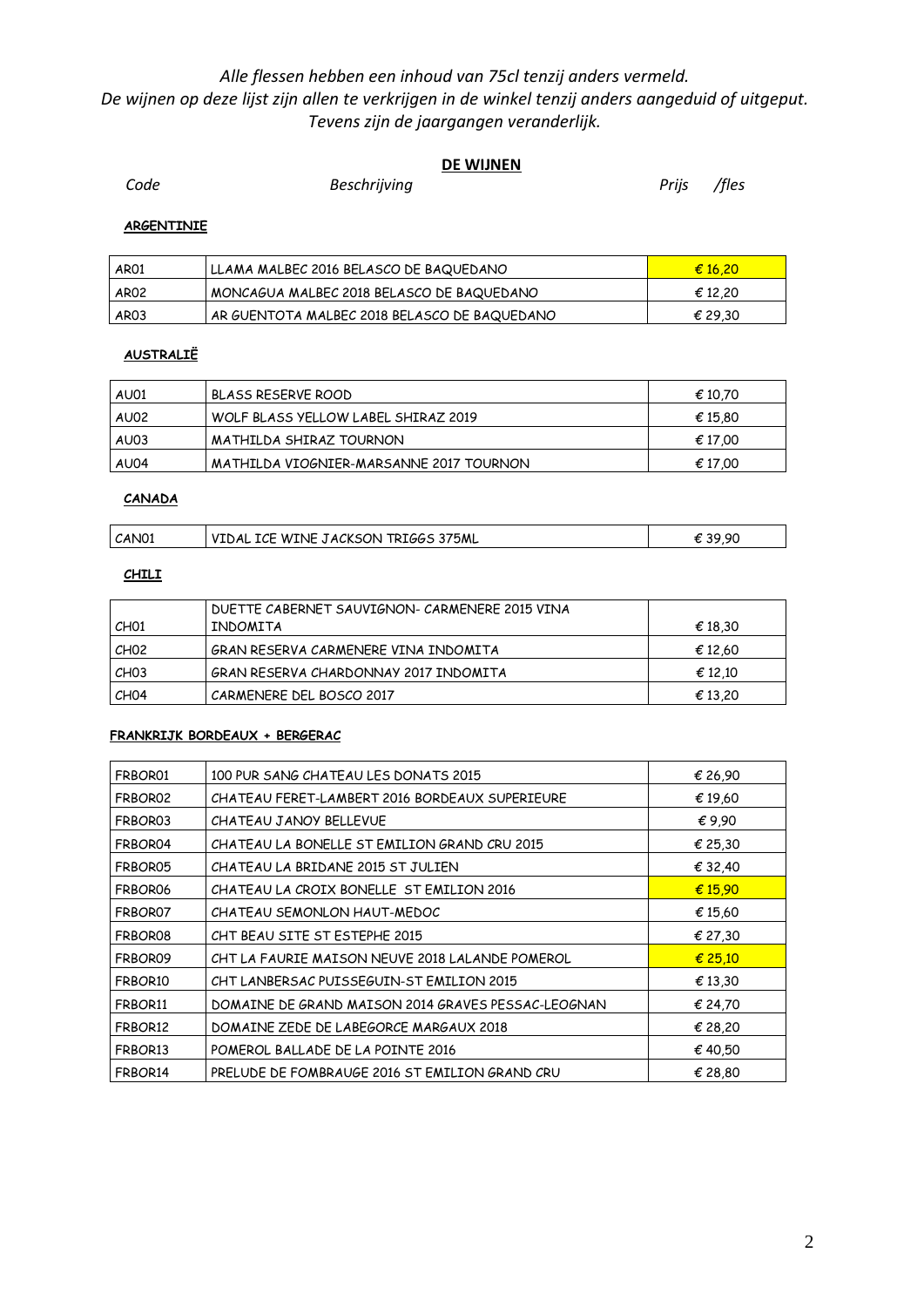#### **FRANKRIJK BOURGOGNE**

| FRBOU01   | I POUILLY-FUISSE CHAT DE BEAUREGARD 2017              | € 30.00 |
|-----------|-------------------------------------------------------|---------|
| I FRBOU02 | LES GENELIERES MARSANNAY WIT DOM, PIERRE NAIGEON 2017 | € 35,90 |
| FRBOU03   | MERCUREY "LA FRAMBOISIERE" DOM FAIVELEY               | € 32.10 |
| FRBOU04   | SAINT-VERAN CHATEAU DE BEAUREGARD 2018                | € 26,00 |
| l FRBOU05 | MACON-VILLAGES MEMOIRE DU TERROIR 2020 WIT            | € 11,70 |

## **FRANKRIJK CÔTES DU RHÔNE**

| FRCOT01 | I CHTNEUF DU PAPE ROUGE 2020 DOMAINE LA SOLITUDE | € 37.70          |
|---------|--------------------------------------------------|------------------|
| FRCOT02 | l COTES DU RHONE DOMAINE LA SOLITUDE 2020 75CL   | € 12.60          |
| FRCOT04 | I DOMAINE LA GRAND RETOUR 2018 COTES DU RHONE    | $\epsilon$ 11,10 |

#### **FRANKRIJK LAND- EN STREEKWIJNEN**

| FRVDP01 | CABERNET SAUVIGNON 2020 ROUQUET        | $\epsilon$ 9,00 |
|---------|----------------------------------------|-----------------|
| FRVDP03 | CHARDONNAY ROUQUET 2021                | € 9.00          |
| FRVDP04 | CHATEAU LES DONATS PANACHE 2015        | € 19.70         |
| FRVDP05 | DEVOIS DE PERRET ROSE 2021             | € 10.00         |
| FRVDP06 | DOMAINES DES MONTARELS CHARDONNAY 2020 | € 11.00         |
| FRVDP07 | LA BRISE MARINE 2020 CHAT DE NEGLY     | € 16,40         |
| FRVDP08 | MERLOT ROQUET 2021                     | $\epsilon$ 9.00 |
| FRVDP09 | SYRAH 2020 ROQUET                      | € 9.00          |
| FRVDP10 | VIOGNIER 2021 ROUQUET                  | $\epsilon$ 9.00 |
| FRVDP11 | CHARDONNAY DUSSEAU 2019                | € 9.00          |

#### **FRANKRIJK LOIRE**

| FRI<br>TOT | PABIOT<br>UME<br>2019<br>ומם<br>™OUIL∟.<br>$\mathbf{v}$<br>. | 0C<br>.<br>--- |
|------------|--------------------------------------------------------------|----------------|
|            |                                                              |                |

#### **FRANKRIJK ZUID-WESTEN**

| I FRZW01 | CHATEAU DE CEDRE CAHORS 2018             | € 22.90 |
|----------|------------------------------------------|---------|
| FRZW02   | CHATEAU MONDAZUR LES ARGILES BLEUES 2016 | € 16.10 |
| l FRZW03 | MADIRAN ODE D'AYDIE 2017                 | € 16.20 |

#### **HONGARIJE**

| HON <sub>02</sub> | MUSKOTALY 2021 DEMI SEC | 7.50 |
|-------------------|-------------------------|------|
|-------------------|-------------------------|------|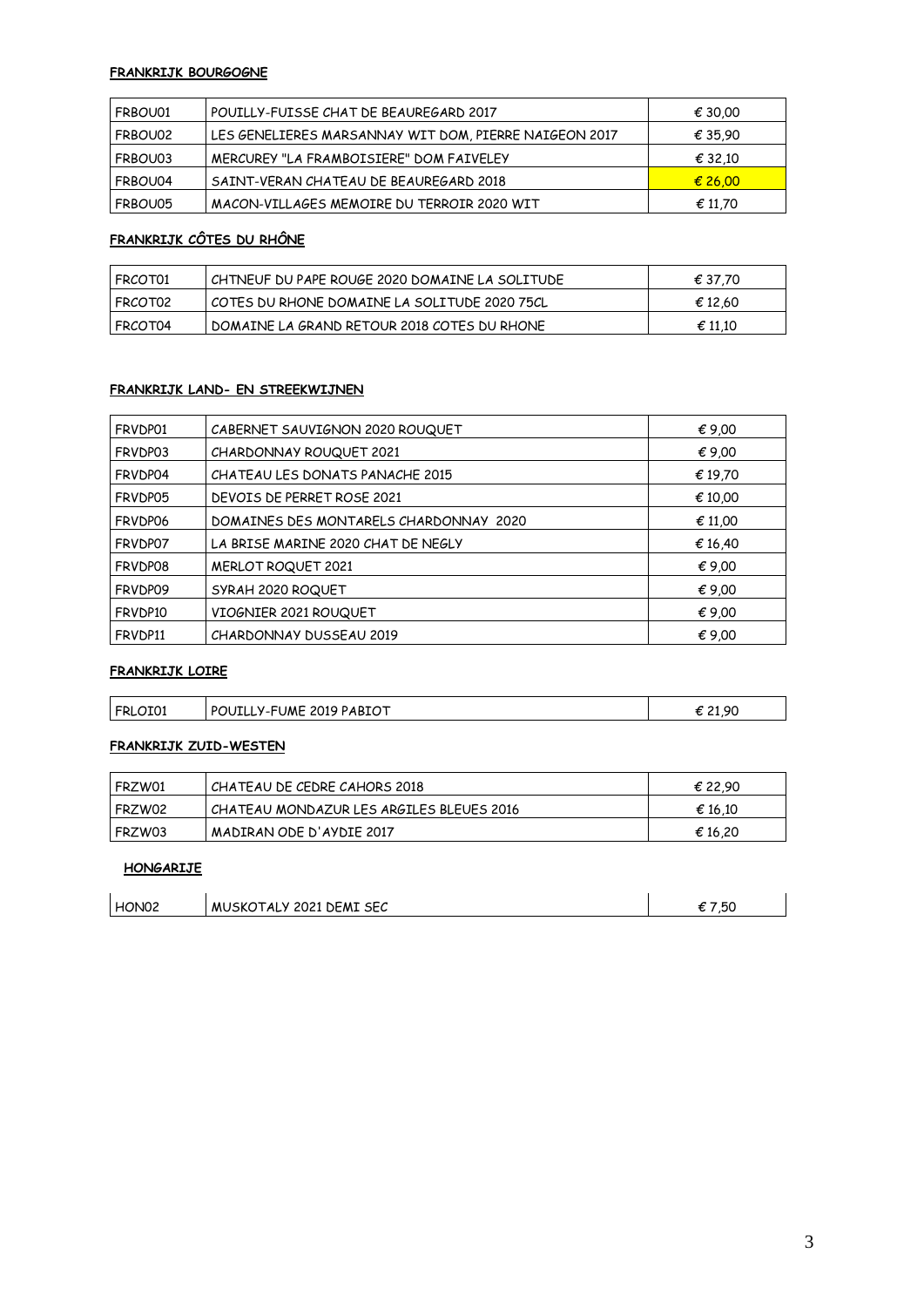#### **ITALIE**

| IT <sub>01</sub> | <b>VENTO BIANCO</b>                          | € 10.40         |
|------------------|----------------------------------------------|-----------------|
| IT <sub>02</sub> | SALTO SANGIOVESE I LAURI 2017                | $\epsilon$ 9,80 |
| IT <sub>03</sub> | QUERCIANTICA VERDICCHIO 2019                 | € 12,00         |
| IT04             | I LAURI TAVO PINOT GRIGIO 2019               | € 10,90         |
| IT <sub>05</sub> | PRIMITIVO DEL SALENTO FEUDISALENTINI 125     | € 11,80         |
| IT <sub>06</sub> | <b>VENTO ROSSO</b>                           | € 10,40         |
| IT <sub>07</sub> | OTRE FALANGHINA TEANUM                       | € 15,60         |
| IT08             | SUMARELLO NERO DI TROIA                      | € 22,80         |
| IT <sub>09</sub> | BRECCIAROLO ROSSO MAGNUM 150C                | € 29,00         |
| IT10             | CENTINE ROSSO BANFI                          | € 15,10         |
| <b>IT11</b>      | BAROLO BORGOGNO DOCG 2015                    | €40,30          |
| <b>IT12</b>      | BRUNELLO DI MONTALCINO 2014 BANFI            | € 42,70         |
| <b>IT13</b>      | AMARONE DELLA VALPOLICELLA 2014 FASOLI       | € 47,60         |
| <b>IT14</b>      | PRIMITIVO OTRE                               | € 16,70         |
| IT15             | GRILLO SUPERIORE 2018 GAZZEROTTA             | € 16,20         |
| <b>IT16</b>      | <b>ILAURI LUME</b>                           | € 10,10         |
| <b>IT17</b>      | MORE SALICE SALENTINO                        | € 18,50         |
| <b>IT18</b>      | SOLESTA VELENOSI ROSSO PICENO SUPERIORE 2018 | € 19.70         |
| IT19             | BARBERA D'ALBA DOC BORGOGNO 2019             | € 24,30         |
| <b>IT20</b>      | DOLCETTO D'ALBA BORGOGNO 2020                | € 23,00         |
| IT21             | I LAURI BAJO MONTEPULCIANO D'ABRUZZO         | € 10,10         |
| IT22             | BRECCIAROLO ROSSO 3 LITER                    | € 65.00         |

#### **NIEUW-ZEELAND**

| I NZ01 | ESTATE SAUVIGNON BLANC 2020 ANT MOORE    | € 15.80 |
|--------|------------------------------------------|---------|
| NZ02   | SIGNATURE SAUVIGNON BLANC 2017 ANT MOORE | € 19.10 |

#### **PORTO**

| <b>DESPOR01</b> | PORTO DALVA 10 YEARS            | € 29,60          |
|-----------------|---------------------------------|------------------|
| <b>DESPOR02</b> | PORTO DALVA COLHEITA 1990       | € 39.90          |
| DESPOR03        | PORTO DALVA 20 YEARS            | $\epsilon$ 41,80 |
| <b>DESPOR04</b> | PORTO DALVA COLHEITA 1997       | € 35,00          |
| DESPOR05        | PORTO DALVA COLHEITA 2000       | € 32,60          |
| DESPOR06        | PORTO DALVA PAKKET + 2 GLAZEN   | € 33,00          |
| DFSPOR07        | PORTO DALVA ROSE                | € 14.10          |
| DFSPOR08        | PORTO DALVA TAWNY               | € 12,90          |
| DESPOR09        | PORTO DALVA VINTAGE 2000        | € 50,30          |
| <b>DESPOR10</b> | PORTO DALVA VINTAGE 2004        | € 54,20          |
| <b>DESPOR11</b> | PORTO DALVA WHITE               | € 13.70          |
| DESPOR12        | PORTO DALVA WHITE COLHEITA 2007 | $\epsilon$ 34.10 |
| <b>DESPOR13</b> | <b>PORTO DALVA VINTAGE 2015</b> | $\epsilon$ 54.10 |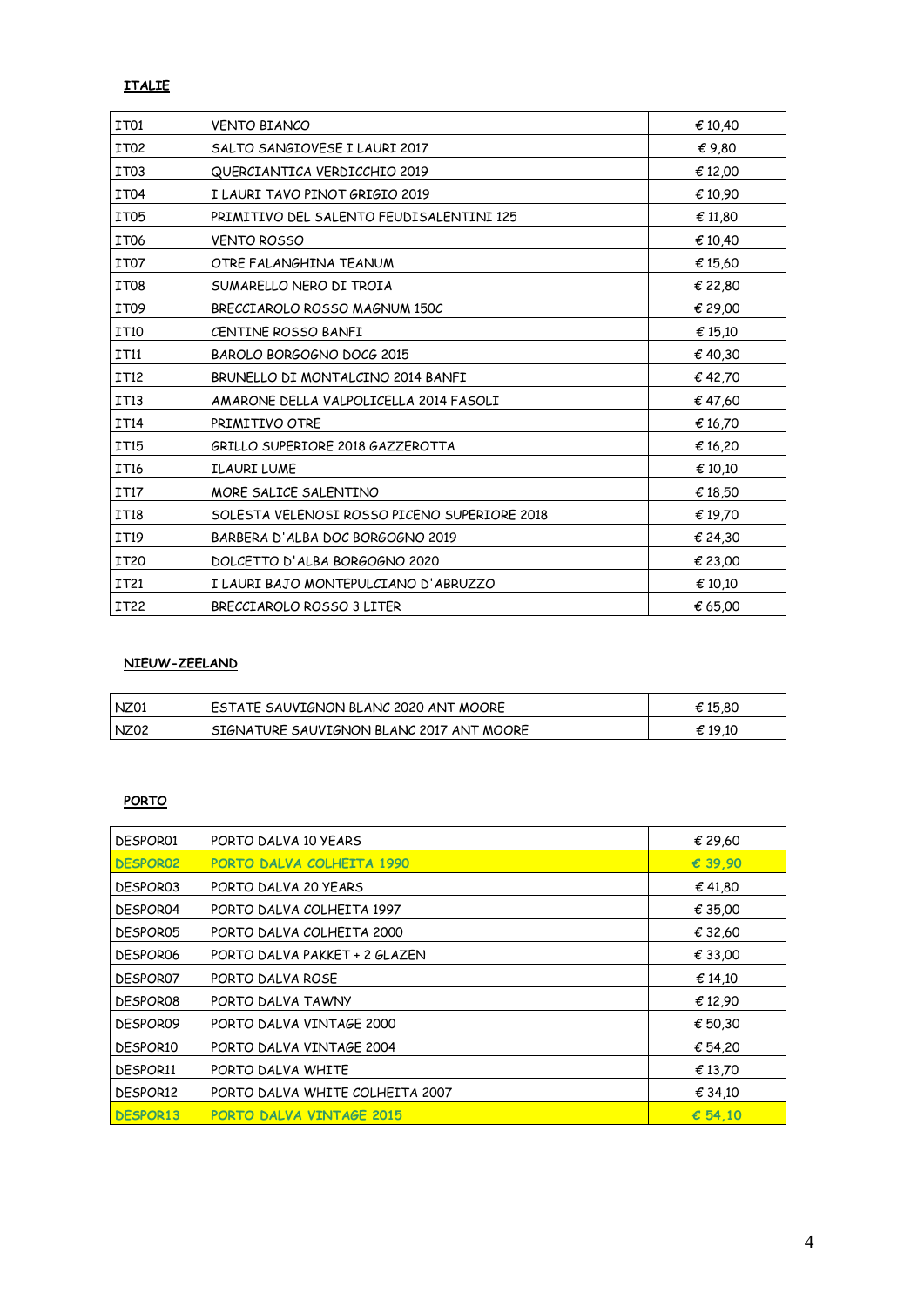#### **SPANJE**

| SPA01        | CELISTIA TERRA TINTO 2018                         | € 12,00          |
|--------------|---------------------------------------------------|------------------|
| SPA02        | LA BOSCANA 2018                                   | € 10,80          |
| SPA03        | RIAS BAIXAS ALBARINO 2018/2019 PACO EN LOLA       | € 13,20          |
| SPA04        | RIOJA ALTA CALZADAS DE ARADON 2016                | € 14,30          |
| SPA05        | REJADORADA ROBLE TORO 2018                        | € 13,70          |
| SPA06        | EL VALIENTE 2018 RIBERA DEL DUERO                 | € 26,30          |
| SPA07        | L'INFERNAL RIU PRIORAT 2016                       | € 33,80          |
| <b>SPA08</b> | <b>SIERRA SALINAS TEMPRANILLO 2019</b>            | $\epsilon$ 6,70  |
| SPA09        | <b>FAMILIA BASTIDA ALCEO TEMPRANILLO 2019</b>     | €9.70            |
| <b>SPA10</b> | SONSIERRA RIOJA CRIANZA 2018                      | $\epsilon$ 11,70 |
| <b>SPA11</b> | SONSIERRA RIOJA BIANCO FERMENTADO EN BARRICA 2019 | $\epsilon$ 12.90 |

#### **ZUID-AFRIKA**

| ZAO1        | <b>MERLOT GROOT GELUK 2020</b>                     | $\epsilon$ 8,80 |
|-------------|----------------------------------------------------|-----------------|
| <b>ZA02</b> | CHENIN BLANC GROOT GELUK 2019 75CL                 | $\epsilon$ 8,60 |
| ZAO3        | BOSCHEN BLANC 2018 BOSCHENDAL 75CL                 | € 11.40         |
| <b>ZA04</b> | SIGN COLLECTION FREE RUN PINOTAGE GROOT GELUK 2018 | € 12,60         |
| ZA05        | THELEMA MOUNTAIN RED 75CL                          | € 12,60         |
| ZA06        | BOSCHENDAL 1685 CHARDONNAY 75CL                    | € 17.40         |

## **MOUSSERENDE WIJNEN**

| SCH <sub>01</sub> | CAVA MARIA AMOROS                                   | € 11,00 |
|-------------------|-----------------------------------------------------|---------|
| SCH <sub>02</sub> | PROSFCCO BEDIN                                      | € 13,00 |
| SCH <sub>03</sub> | ETICHETTA NERA PROSECCO EXTRA DRY                   | € 13,00 |
| SCH <sub>04</sub> | WOLF BLASS YELLOW LABEL SPARKLING 2013              | € 13.90 |
| SCH <sub>05</sub> | BERSI SERINI CUVEE 4 FRANCIACORTA                   | € 39.90 |
| SCH <sub>06</sub> | CHAMPAGNE MICHEL HERNAUX GRAND CRU                  | € 29.90 |
| SCH <sub>07</sub> | CHAMPAGNE JOSEPH PERRIER CUVEE ROYALE BRUT 75CL     | € 38.90 |
| SCH <sub>08</sub> | CHAMPAGNE JOSEPH PERRIER CUVEE ROYALE BRUT BL DE BL | € 44.90 |
| SCH <sub>09</sub> | PARADISE ROSE SPUMANTE VALDO 75CL                   | € 14.90 |
| SCH <sub>10</sub> | CHAMPAGNE JOSEPH PERRIER CUVEE ROYALE BRUT ROSE     | €49.90  |
| SCH <sub>11</sub> | CHAMPAGNE JOSEPH PERRIER CUVEE VICTORIA 2010 70CL   | € 79.90 |
| SCH <sub>11</sub> | CHAMPAGNE JOSEPH PERRIER CUVEE ROYALE BRUT 150CL    | € 82,00 |
| SCH <sub>12</sub> | CUVEE 1926 MAGNUM DOCG 150CL                        | € 39,90 |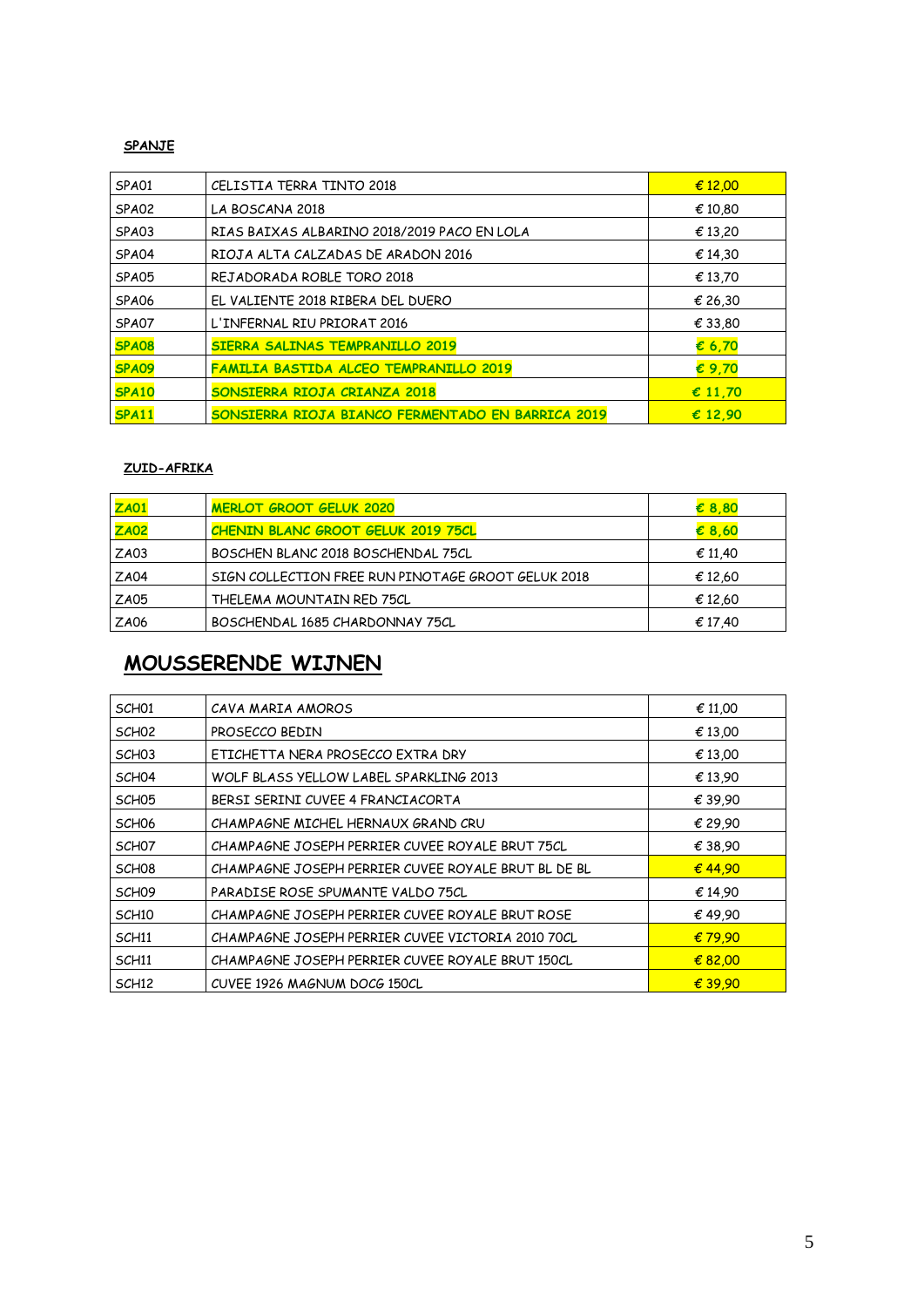#### **GLAZEN**

| ACCGL01             | ARIA CALICE CHAMPAGNE COUPES | € 6.00 |
|---------------------|------------------------------|--------|
| ACCGLO <sub>2</sub> | ARIA VINI BIANCHI            | € 6.00 |
| ACCGL03             | ARIA VINI ROSSI              | € 6.00 |
| ACCGL04             | ARIA ACQUA                   | € 6.00 |

## **STERKE DRANKEN en ANDERE**

#### **WHISKY**

| SDWIS01 | ARRAN 10Y 70CL                        | € 41,00  |
|---------|---------------------------------------|----------|
| SDWIS02 | ARRAN 14Y 70CL                        | € 53,60  |
| SDWIS03 | ARRAN 18 Y 70CL                       | €93,20   |
| SDWIS04 | ARRAN 21Y 70CL                        | € 129,00 |
| SDWIS05 | ARRAN AMARONE FINISH 70CL             | € 51,40  |
| SDWIS06 | ARRAN BARREL RESERVE 70CL             | € 36,40  |
| SDWIS07 | ARRAN COTE ROTIE FINISH 70CL          | € 51,40  |
| SDWIS08 | ARRAN MACHRIE MOORE 70CL              | € 51,40  |
| SDWIS09 | ARRAN PORT FINISH 70CL                | € 51,30  |
| SDWIS10 | ARRAN QUARTER BOTHY 70CL              | € 52,50  |
| SDWIS11 | ARRAN SAUTERNES FINISH 70CL           | € 51,40  |
| SDWIS12 | ARRAN SHERRY SMALL BATCH 70CL         | € 59,90  |
| SDWIS13 | ARRAN THE BODEGA SHERRY 70CL          | € 54,10  |
| SDWIS14 | BALBLAIR 12Y 70CL                     | €49,50   |
| SDWIS15 | BALBLAIR 15Y 70CL                     | € 76.30  |
| SDWIS16 | <b>BUNNAHABHAIN 12Y 70CL</b>          | € 55,60  |
| SDWIS17 | <b>BUNNAHABHAIN STIUIREADAIR 70CL</b> | € 45,30  |
| SDWIS18 | GELNMORANGIE LASANTA SHERRY 70CL      | € 51,40  |
| SDWIS19 | GLEN SCOTIA 15Y 70CL                  | € 61,10  |
| SDWIS20 | GLEN SCOTIA DOUBLE CASK 70CL          | € 51,20  |
| SDWIS21 | GLENALLACHIE 12Y 70CL                 | € 47,60  |
| SDWIS22 | GLENDRONACH 10Y FORGUE 100CL          | € 71,40  |
| SDWIS23 | GLENDRONACH 12Y                       | € 47,50  |
| SDWIS24 | GLENDRONACH 15Y                       | € 67,80  |
| SDWIS25 | GLENDRONACH 21Y 70CL OUT OF STOCK     | € 128,20 |
| SDWIS26 | LONGROW RED 10Y MALBEC FINISH 70CL    | € 125,00 |
| SDWIS27 | MARS TSUNUKI PEATED 50°               | € 183,00 |
| SDWIS28 | MONKEY SHOULDER 70CL                  | € 32,60  |

#### **COGNAC**

| I SDCOG01 | COGNAC MENARD VSOP 70cl          | € 35.30 |
|-----------|----------------------------------|---------|
| SDCOG02   | COGNAC MENARD RESERVE EXTRA 70cl | € 48.10 |